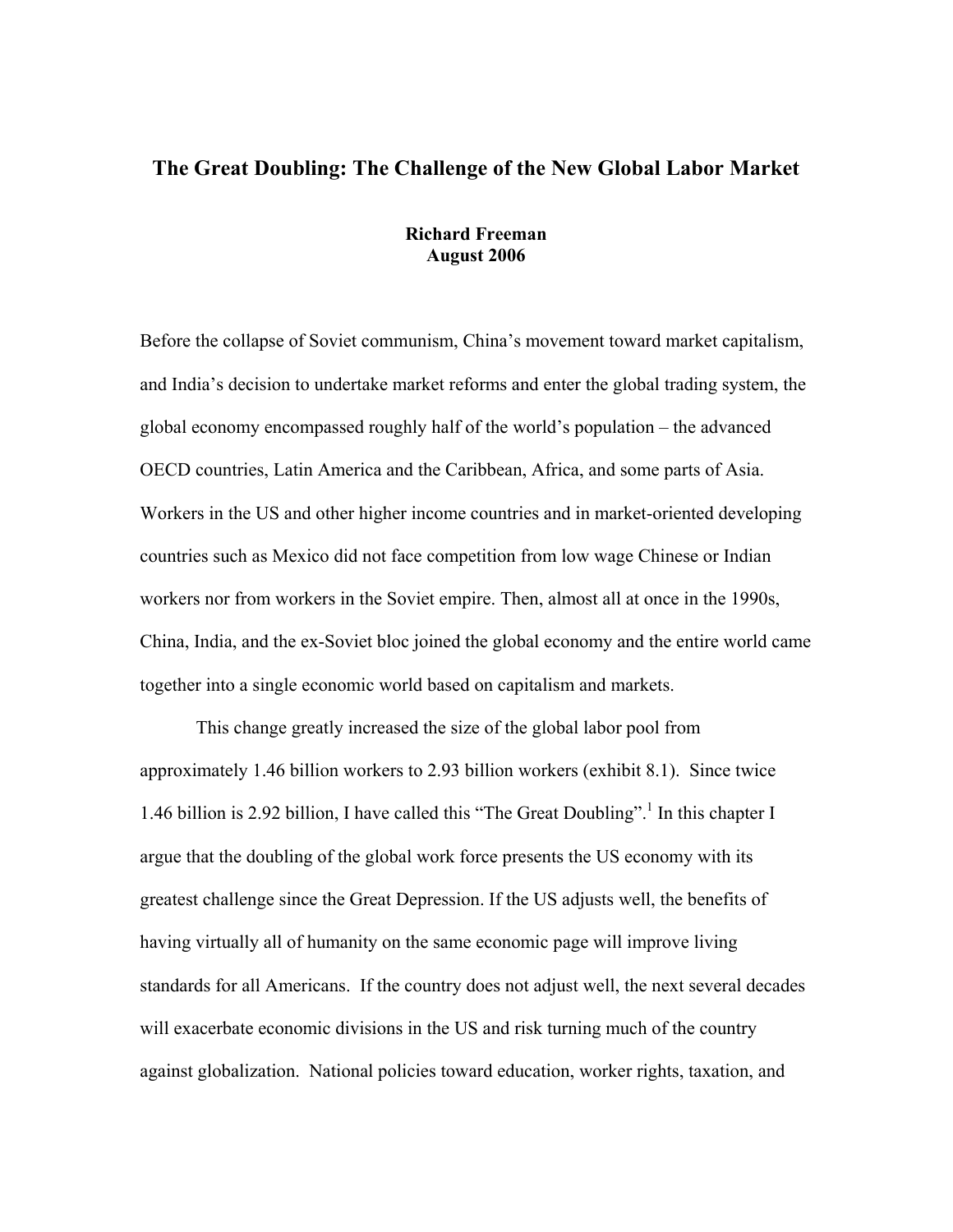investment in social overhead capital can help the economy make the adjustments that will benefit all.

#### **The Capital/Labor Balance**

What impact might the doubling of the global work force have on workers? To answer this question, imagine what would happen if through some cloning experiment a mad economist doubled the size of the US workforce. Twice as many workers would seek employment from the same businesses. You don't need an economics PhD to see that this would be good for employers but terrible for workers. Wages would fall. Unemployment would rise. But if the nation's capital stock doubled at the same time, demand for labor would rise commensurately and workers would maintain their economic position. In the simplest economic analysis, the impact of China, India, and the ex-Soviet bloc joining the global economy depends on how their entry affects the ratio of capital to labor in the world. This in turn depends on how much capital they brought with them when they entered the global system. Over the long run it depends on their rates of savings and future capital formation.

Using data from the Penn World tables on yearly investments by nearly every country in the world, I have estimated the level of capital stock country by country and added the estimated stocks into a measure of the global capital stock. My estimates indicate that as of 2001 the doubling of the global work force reduced the ratio of capital to labor in the world economy to 61 percent of what it would have been before China, India, and the ex-Soviet bloc joined the world economy.<sup>2</sup> The reason the global capital labor ratio fell greatly was that the new entrants to the global economy did not bring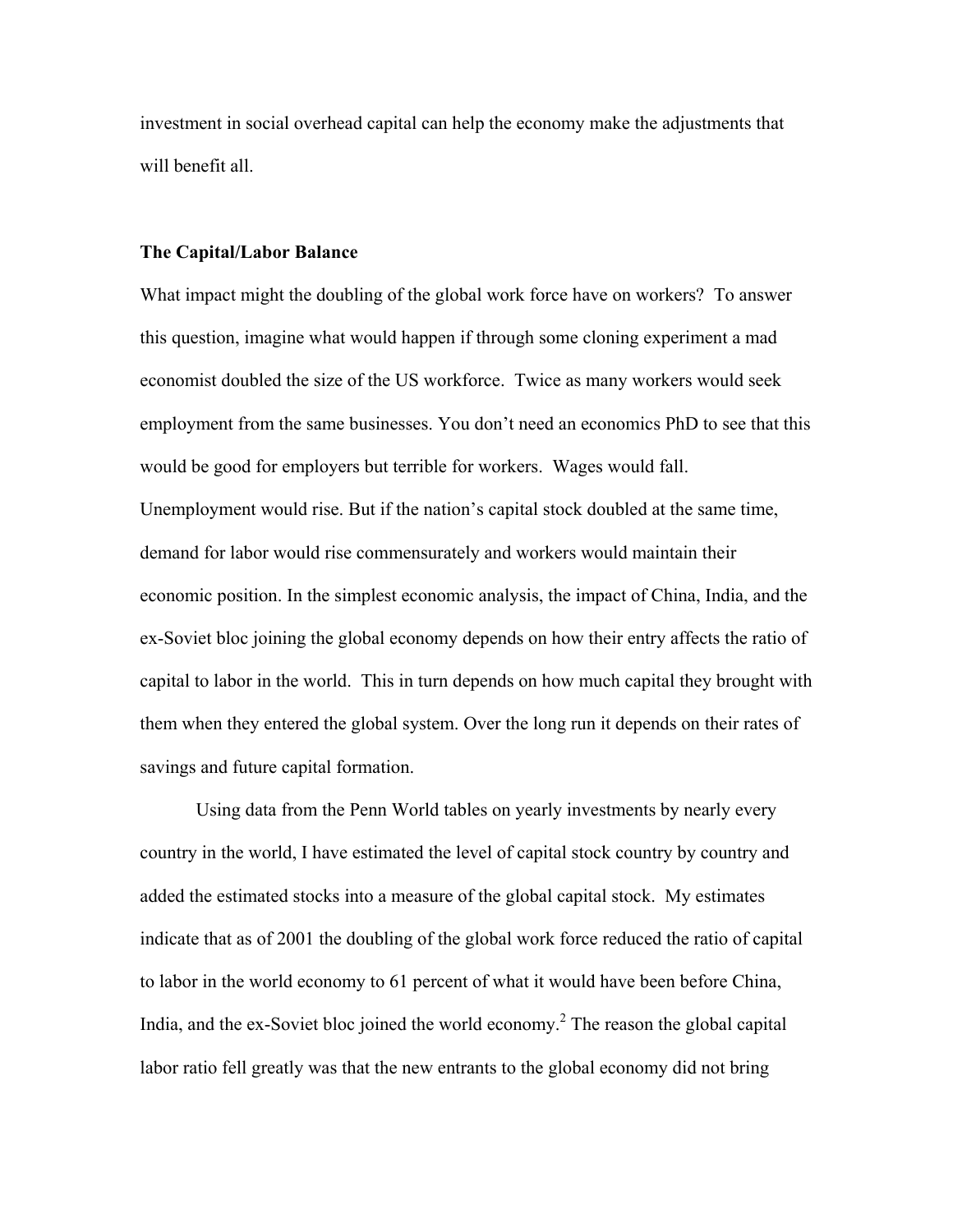much capital with them. India had little capital because it was one of the poorest countries in the world. China was also very poor and destroyed capital during the Maoist period. The Soviet Empire was wealthier than China or India but invested disproportionately in military goods and heavy industry, much of which was outmoded or so polluting as to be worthless.

The immediate impact of the advent of China, India, and the ex-Soviet bloc to the world economy was thus to reduce greatly the capital to labor ratio. This has shifted the global balance of power to capital. With the new supply of low wage labor, firms can move facilities to lower wage settings or threaten to do so if workers in existing facilities do not grant concessions in wages or work conditions favorable to the firm. Retailers can import products made by low-wage workers or subcontract production to lower cost locales. In 2004, for example, some employers in Central America told apparel workers that they had to work extra hours without any increase in earnings to keep the business from moving to China. With wages in Central America three to four times those in China, the threat was a valid one.

In the long run China, India, and the ex-Soviet bloc will save and invest and contribute to the growth of the world capital stock. The World Bank estimates that China's savings rate is on the order of 40%, higher than the savings rate in most other countries, which will help increase global capital rapidly. Though China is much poorer than the US, it saves about as much as the US because its savings rate far exceeds the US savings rate. Still, it will take three or so decades to restore the global capital-labor ratio to what it had been before China, India, and the ex-Soviet bloc entered the world economy and even longer to bring it to where it might have been absent their entry. For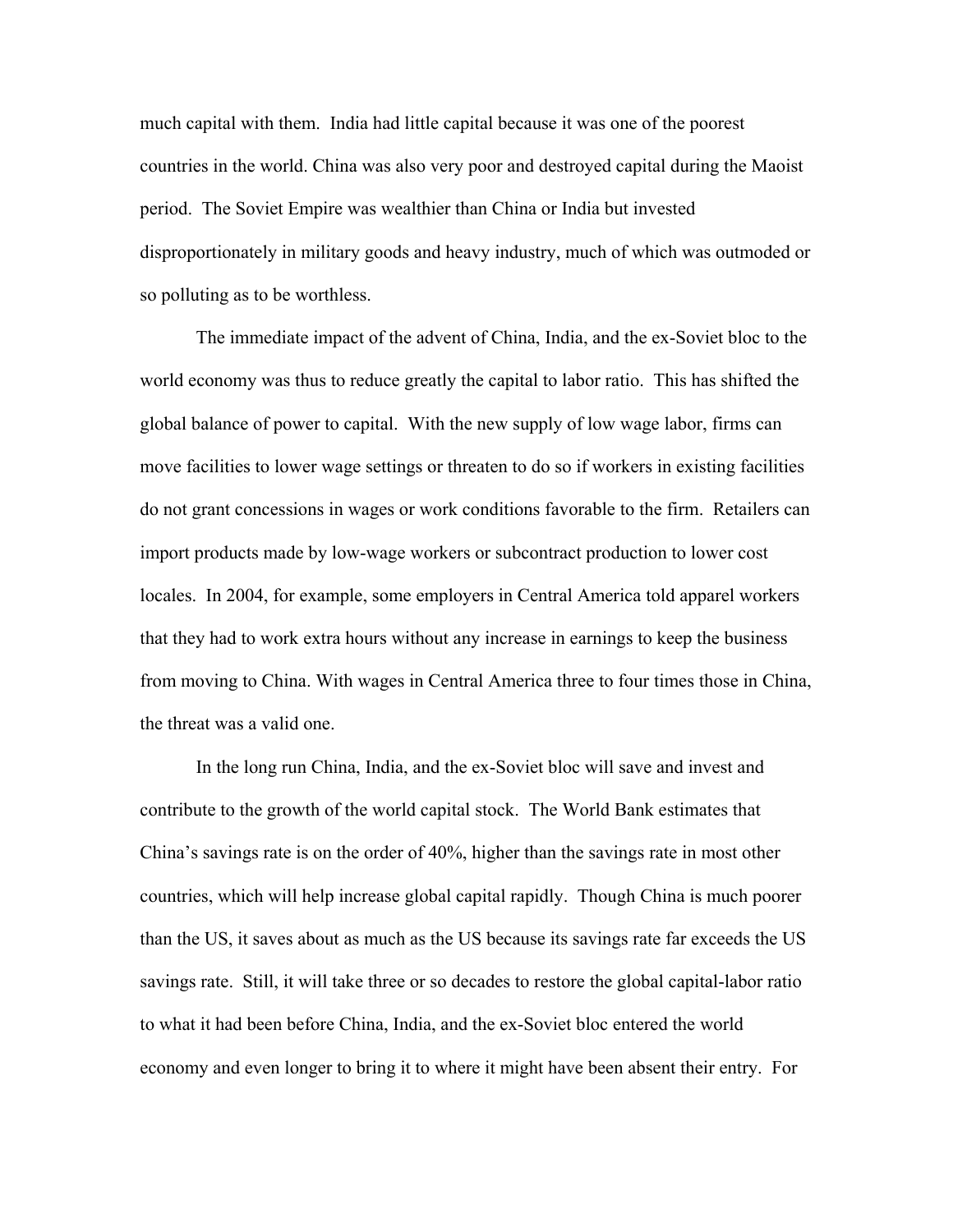the foreseeable future, the US and other countries will have to adjust to a relative shortfall of capital per worker and to the power this gives to firms in bargaining with workers. This will affect workers in different parts of the world differently.

#### **Effect on Workers**

The flow of capital to China and India to employ their low-wage workers will increase wages in those countries. Indeed, as their rates of economic growth have zoomed, real earnings have risen. In China, the real earnings of urban workers more than doubled between 1990 and 2002. Poverty fell sharply despite China having a huge rise in inequality. Real wages in India also rose rapidly.

But workers in many of the developing countries in Latin America, Africa, and Asia did not fare well. Employment in Latin America, South Africa and in parts of Asia shifted from the formal sectors associated with economic advancement to informal sectors, where work is precarious, wages and productivity low, and occupational risks and hazards great. The entry of China and India to the world economy turned many developing countries from the low wage competitors of advanced countries to the high wage competitors of China and India. Countries like Peru, El Salvador, Mexico, and South Africa can no longer develop by producing generic low wage goods and services for the global market place that the "Washington Consensus" model of development envisaged that they would do. The backlash against the orthodox World Bank/IMF form of globalization in Latin America reflects this failure.

The doubling of the global workforce challenges worker well-being in the US and other advanced countries. First, it creates downward pressures on the employment and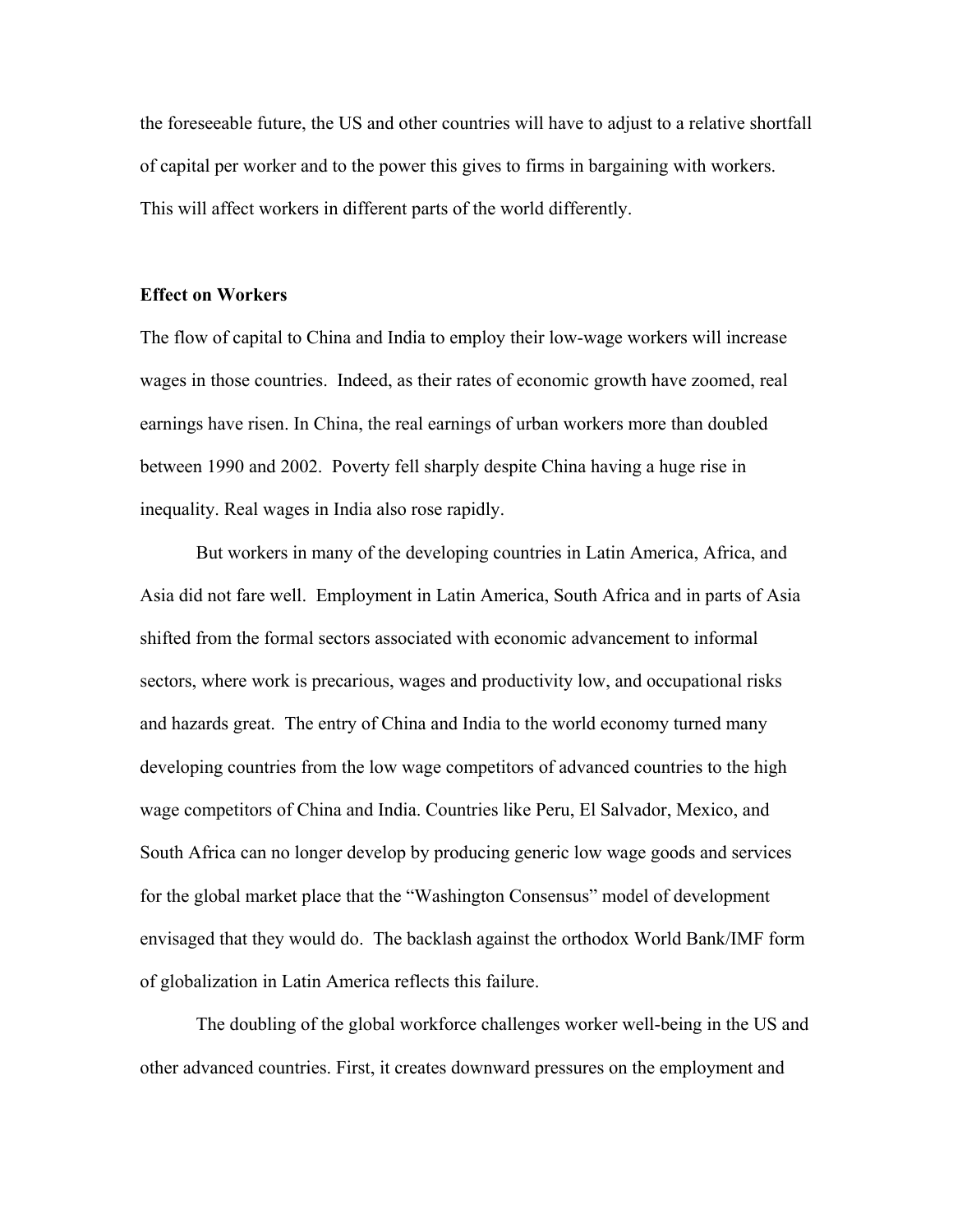earnings of less skilled workers through trade and immigration. The traditional answer to this pressure is that the advanced countries should invest more in educating their workers. During the early 1990s US debate over the impact of the NAFTA treaty with Mexico, proponents of the treaty argued that because US workers were more skilled than Mexican workers and thus more capable of producing high tech goods, the US would gain highskilled jobs from increased trade with Mexico while losing low-wage less-skilled jobs. US less skilled US workers would benefit from trade by investing more in human capital.

 The argument that the US will gain skilled jobs while losing less skilled jobs would seem to apply even more strongly to China and India. The average worker in China and India has lower skills than the average Mexican worker. From this perspective Chinese and Indian workers are *complements* rather than *substitutes* for American workers. Their joining the global labor pool reduces the prices of the manufacturing goods the US buys and raises demand and prices for the high-tech goods and services the US sells, which benefits educated labor. Lower prices for shoes, t-shirts and plastic toys and higher prices for semi-conductors and business consulting and finance would be in the interest of all US workers save perhaps for the last shoemaker or seamstress.

But these analyses ignore the second challenge that the advent of the highly populous low wage countries to the global economy poses for the US and other developed countries. This is that these countries are becoming competitive in technologically advanced activities The model that economists use to analyze trading patterns between advanced countries and developing countries assumes that the advanced countries have highly educated workers that enable them to monopolize cutting edge innovative sectors while the developing countries lack the technology and skilled work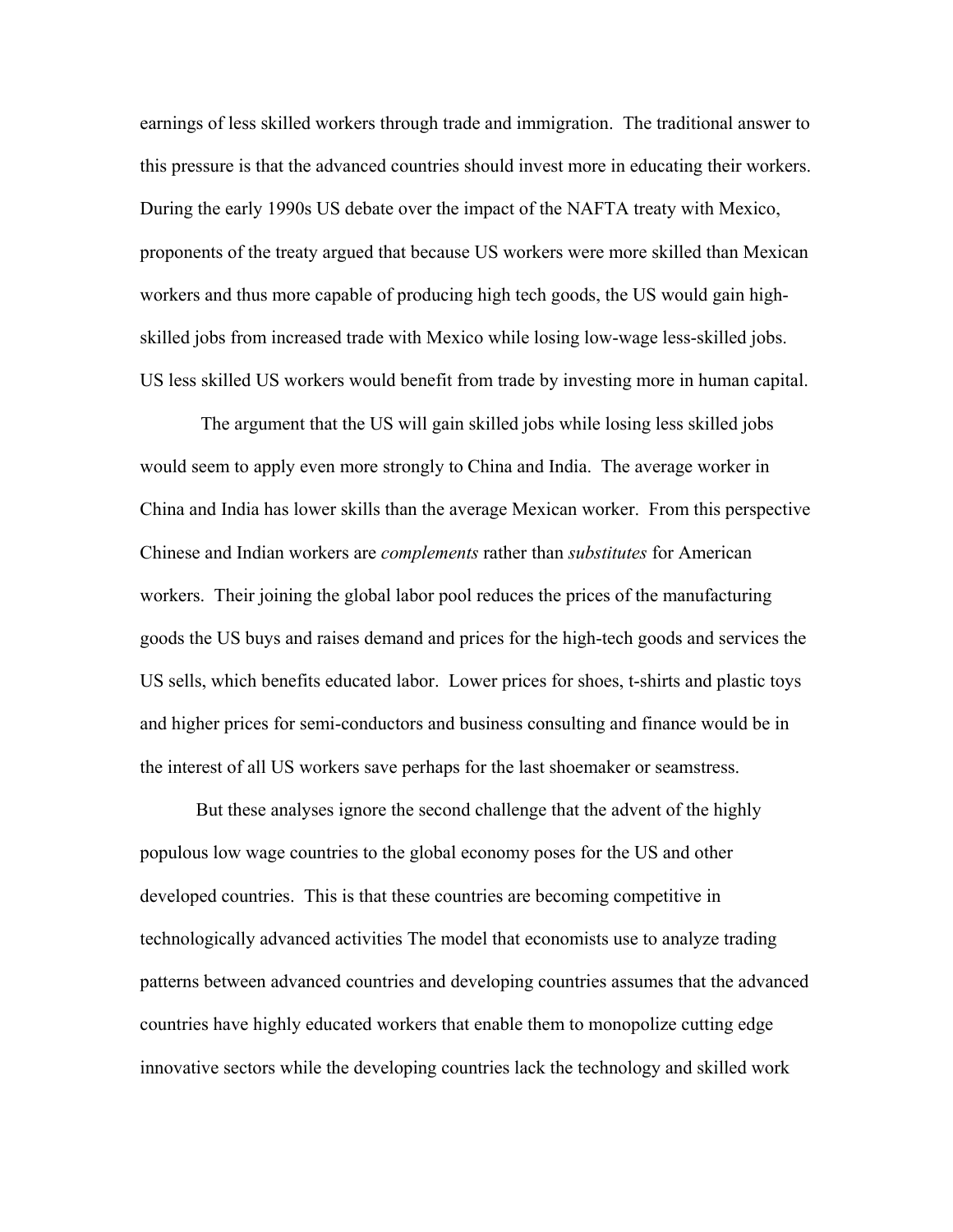force to produce anything beyond lower tech products. In this model, American workers benefit from the monopoly the US has in the newest high tech innovations. The greater the rate of technological advance and the slower the spread of new technology to low wage countries, the higher paid are US workers compared to workers in the developing countries.

 But in such a model the spread of higher education and modern technology to low wage countries can reduce advanced countries' comparative advantage in high-tech and adversely affect workers in the advanced countries. In 2004 as many engineers and computer specialists troubled over the off-shoring of skilled work, Paul Samuelson reminded economists that a country with a comparative advantage in a sector can suffer economic loss when another country competes successfully in that sector.<sup>3</sup> The new competitor increases supplies, which reduce the price of those goods on world markets and the income of the original exporter. Workers have to shift to less desirable sectors – those with lower chance for productivity growth, with fewer good jobs, and so on. Some trade specialists reacted negatively to Samuelson's reminder. What he said was well known to them but irrelevant. In the real world it would never happen.

Samuelson is right, and his critics are wrong. The assumption that only advanced countries have the educated work force necessary for innovation and production of high tech products is no longer true. Countries around the world have invested in higher education so that the number of college and university students and graduates outside the US has grown hugely. In 1970 approximately 30% of university enrolments worldwide were in the US, in 2000 approximately 14% of university enrolments worldwide were in the US. Similarly, at the PhD level, the US share of doctorates produced around the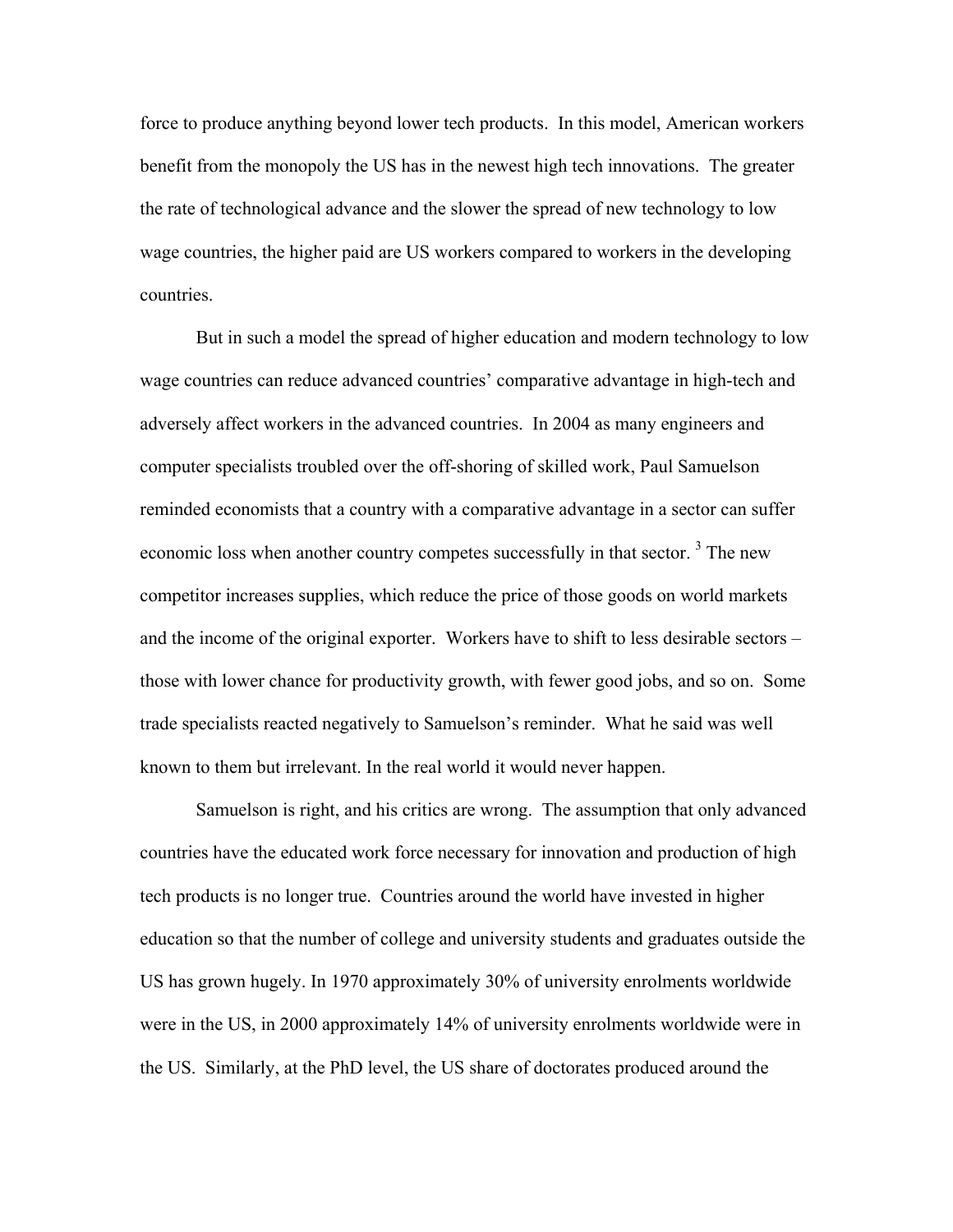world has fallen from about 50% in the early 1970s to a projected level of 15% in 2010.<sup>4</sup> Some of the growth of higher education overseas is due to European countries rebuilding their university systems following World War II and some is due to Japan and Korea investing in university education. By the mid 2000s several EU countries and Korea were sending a larger proportion of their young citizens to university than the US. But much is due to the growth of university education in developing countries, whose students made up nearly 2/3rds of university enrolees in 2000. China has been in the forefront of this. Between 1999 and 2005 China increased the number of persons graduating with bachelor's degrees fivefold to four million persons.

At the same time, low income countries have increased their presence in the most technically advanced areas. China has moved rapidly up the technological ladder; expanded its high tech exports, and achieved a significant position in research in what many believe will be the next big industrial technology – nano-technology. China's share of scientific research papers has increased greatly. India has achieved a strong position in information technology and attracts major R&D investments, particularly in Bangalore. China and India have increasing footprints in high tech because as large populous countries, they can produce as many or more highly educated scientists and engineers as advanced countries even though the bulk of their work force is less skilled. Indeed, by 2010 China will graduate more PhDs in science and engineering than the US. The quality of university education is higher in the US than in China, but China will improve quality over time. India has produced many computer programmers and engineers. And Indonesia, Brazil, Peru, Poland  $-$  name the country  $-$  more than doubled their university enrolments in the 1980s and 1990s.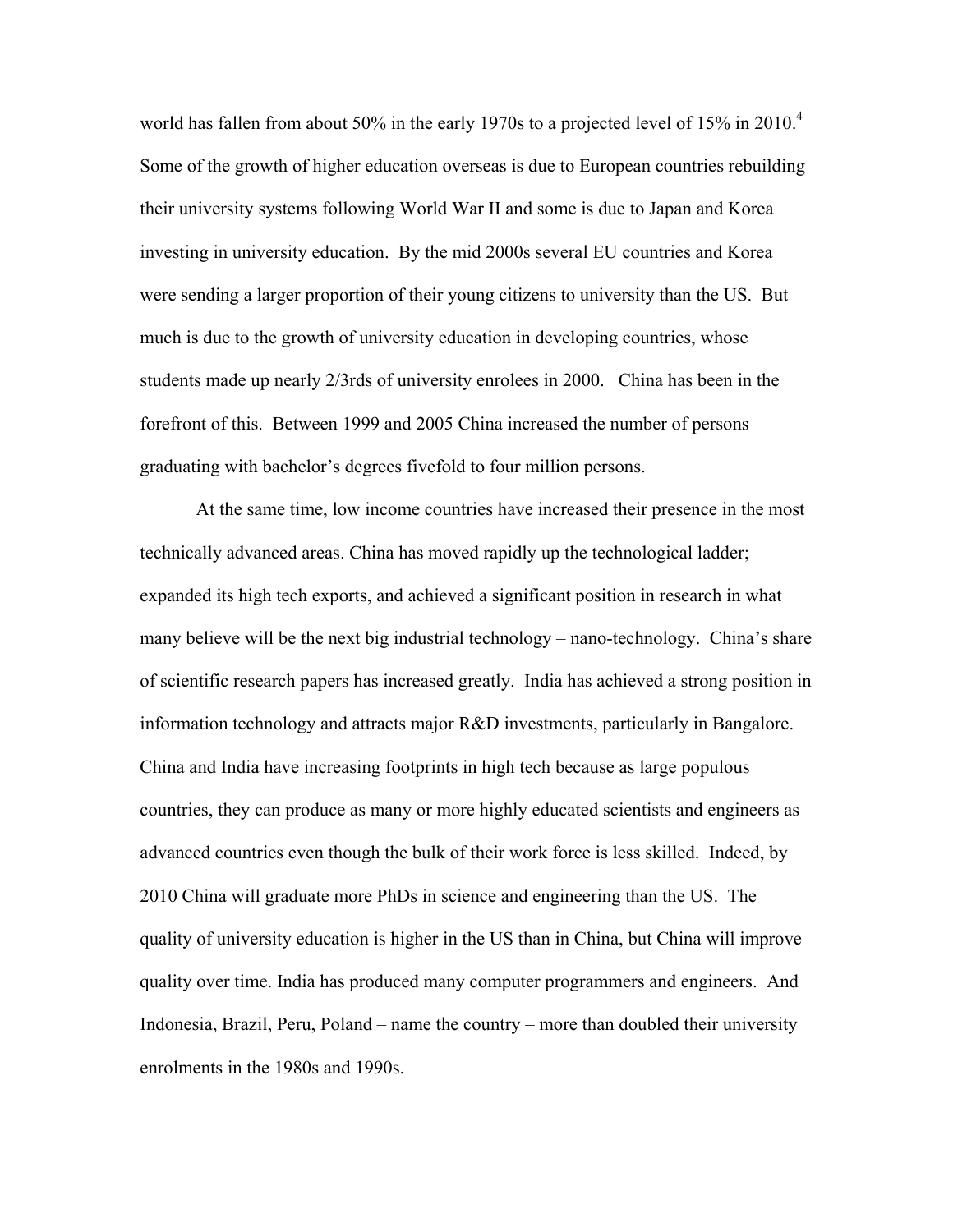Multinational firms have responded to the increased supply of highly educated workers by "global sourcing" for workers. This means looking for the best candidates in the world and locating facilities, including high tech R&D and production, where the supply of candidates is sufficient to get the work done at the lowest cost. Over 750 multinational firms have set up R&D facilities in China. Off-shoring computer programming or moving call centers to lower wage countries is the natural economic response to the availability of educated labor in those countries. I have called the process of moving up the technological ladder by educating large numbers of students in science and engineering "human resource leapfrogging" since it uses human resources to leapfrog comparative advantage from low tech to high tech sectors. The combination of low wages and highly educated workers in large populous countries makes them formidable competitors for an advanced country.

The bottom line is that the spread of modern technology and education to China and India will undo some of the US's monopoly in high tech innovation and production and place competitive pressures on US workers. Eventually, the wages of workers in China and India will approach those in the US, as have the wages of European, Japanese, and to some extent Korean workers, but that is a long way off.

Finally, the development of computers and the Internet enhances the potential for firms to move work to low cost operations. Business experts report that if work is digital – which covers about 10% of employment in the US – it can and eventually will be offshored to low wage highly educated workers in developing countries. The most powerful statement by a business group on this issue was given in 2005 by the Institute of Directors in the United Kingdom: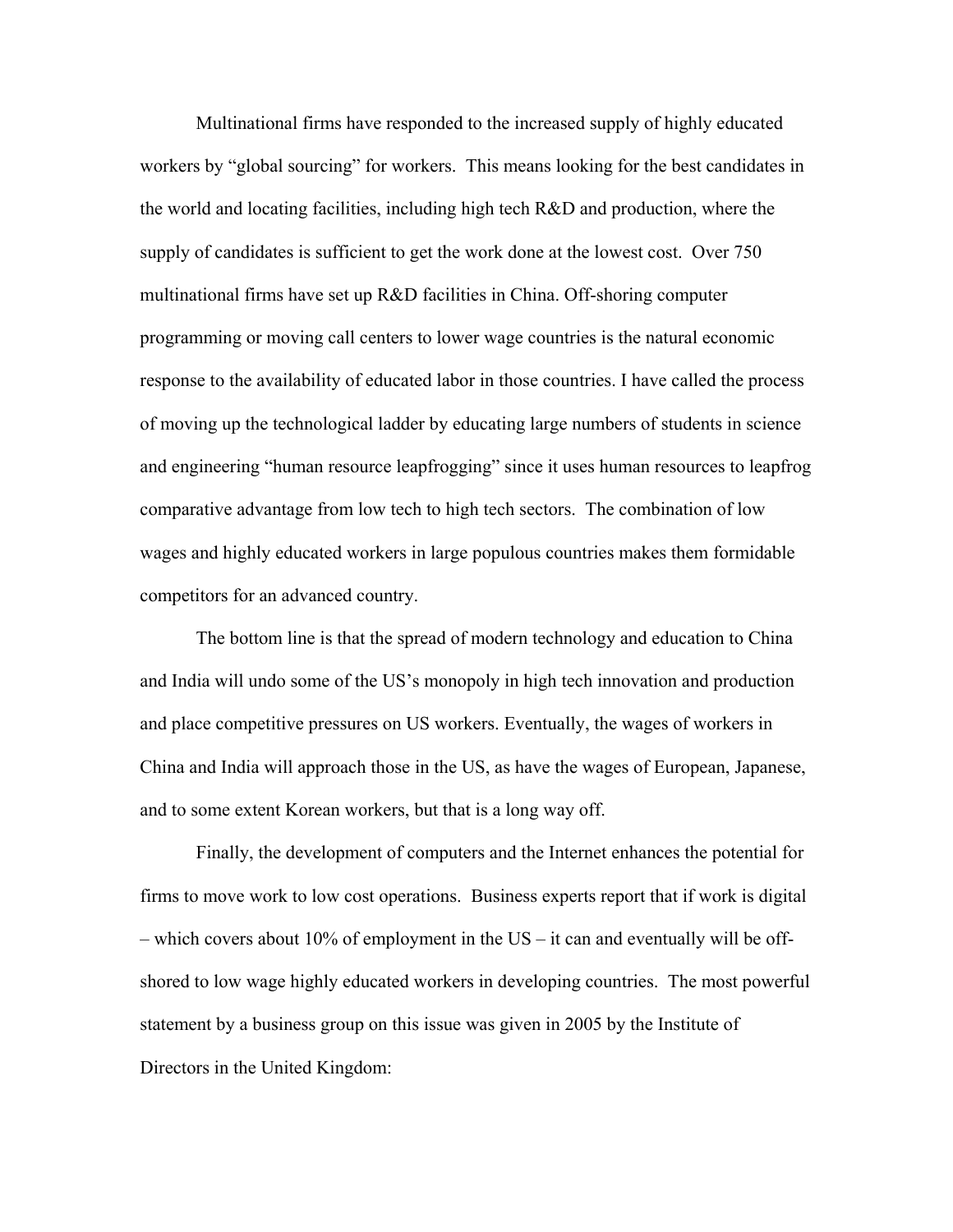*ìthe availability of high-speed, low-cost communications, coupled with the rise in highlevel skills in developing countries meant off shoring has become an attractive option outside the manufacturing industry. Britain has seen call centres and IT support move away from Britain, but now creative services such as design and advertising work are being outsourced. There is more to come. In theory, anything that does not demand physical contact with a customer can be outsourced to anywhere on the globe. For many UK businesses this presents new opportunities, for others it represents a serious threat. But welcome it or fear it, it is happening anyway, and we had better get used to it."* 

#### **Transition to a Truly Global Labor Market**

By bringing modern technology and business practices to most of humanity, the triumph of global capitalism has the potential for creating the first truly global labor market. Barring social, economic, or environmental disasters, technological advances should accelerate, permitting huge increases in the income of the world and eventually rough income parity among nations that will "making poverty history". But even under the most optimistic scenario, it will take decades for the global economy to absorb the huge work forces of China, India, and potentially other successful developing countries. Post world war II, it took 30 or so years for Western Europe and Japan to reach rough parity with the US. It took Korea about fifty years to move from being one of the poorest economies in the world to the second rung of advanced economies. If the Chinese economy keeps growing rapidly and wages double every decade as in the 1990s, Chinese wages would approach levels that the US has today in about 30 years, and would approach parity with the US in two or so decades later. India will take longer to reach US levels. This period of transition to a truly global labor market presents both new opportunities and serious threats to worker well being in the US and other advanced countries.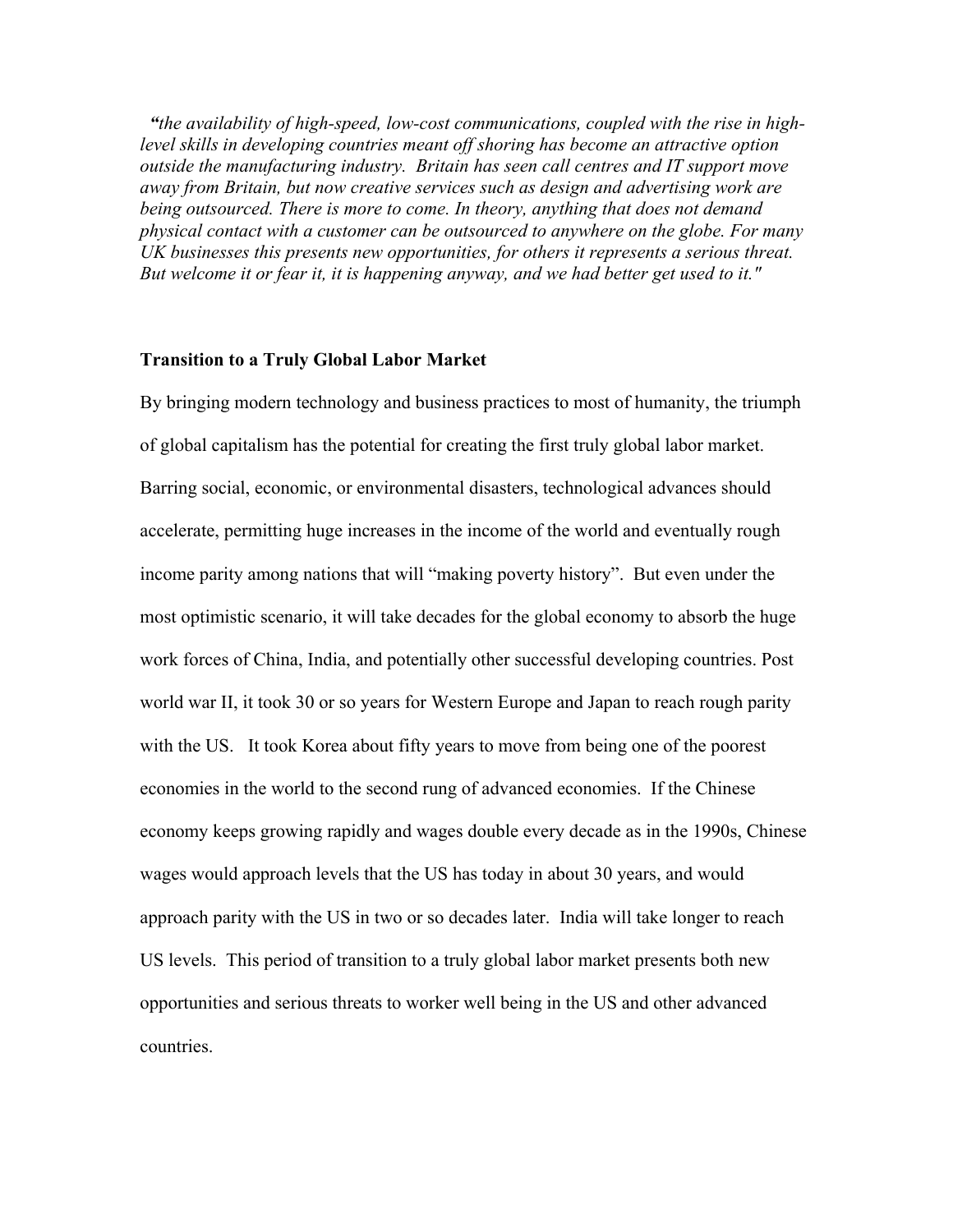How American workers fare in the transition will depend on a race between labor market factors that improve living standards and factors reduce those standards. On the improvement side are the likely higher rates of productivity due to more highly educated workers advancing science and technology and the lower prices of goods made by low wage workers overseas. On the reduction side are the labor market pressures from those workers and the worsening of terms of trade and loss of comparative advantage in the high tech industries that offer the greatest prospects for productivity advances and the most desirable jobs. Which factors win the race depends in part on the economic and labor market policies that countries, the international community, unions, and firms choose to guide the transition. I can envisage a good transition scenario and a bad transition scenario.

In the **good transition**, India, China, and other low wage countries close the gap with the US and other advanced countries in the wages paid their workers rapidly as well as in their technological competence. Their scientists, engineers, entrepreneurs develop and produce new and better products for the global economy. This reduces costs of production and dominates the declining terms of trade in the advanced countries, so that living standards get better. The US and other advanced countries retain comparative advantage in enough leading sectors or niches of sectors to remain hubs in the global development of technology. The world savings rate rises so that the global capital labor ratio increases rapidly. As US GDP grows, the country distributes some of the growth in the form of increased social services and social infrastructure  $-$  national health insurance, for instance -- or through earned income tax credits so that living standards rise even for workers whose wages are constrained by low wage competitors during the transition.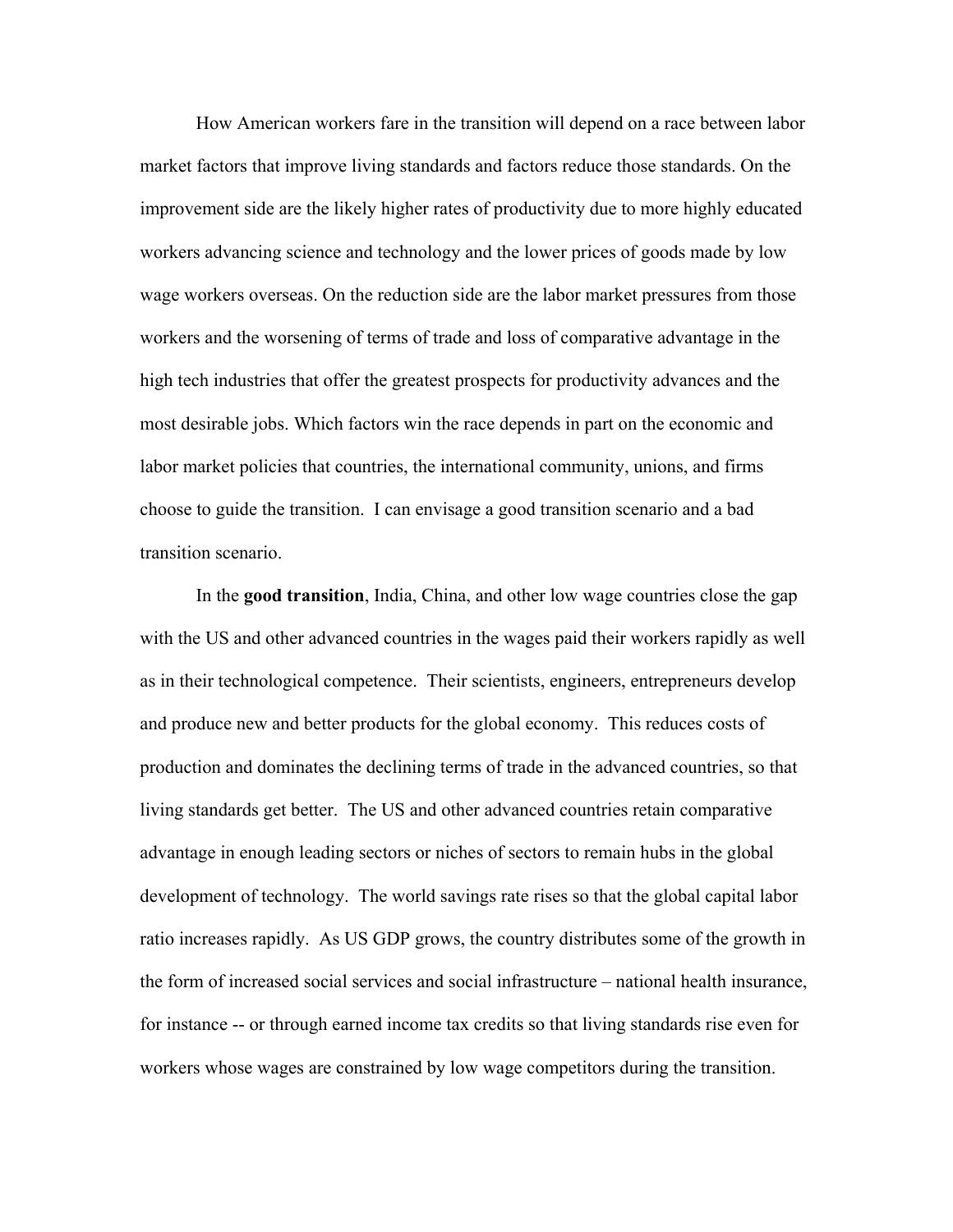In the **bad transition**, China and India develop enclave economies in which only their modern sector workers benefit from economic growth while the rural poor remain low paid and a sufficient threat to the urban workers that wages grow slowly. The global capital stock grows slowly as Americans maintain high consumption and low savings. At one point citizens in the US begin to blame globalization for economic problems, and try to abort the transition and introduce trade barriers and limit the transfer of technology. To add to the nightmare, huge within-country inequalities in China, India, and other countries produce social disorder that creates chaos or gets suppressed by a global "super-elite" who use their wealth and power to control a mass of struggling poor. The bad scenario resembles some recalcitrant Marxist's vision of global capitalism.

 The challenge to the US is to develop business, labor, and government policies to assure that the country and the world make a good transition. What might this entail?

First this requires that the US invest in science and technology and keep attracting the best and brightest scientists, engineers, and others form the rest of the world. The US leads in science, technology, and higher education in part because it attracts huge numbers of highly educated immigrants. In the 1990s dot.com and high tech boom the US increased employment of scientists and engineers greatly without increasing the number of citizens graduating in science and engineering and without raising the pay of scientists and engineers relative to that of other professions. It did this by greatly increasing the share of foreign-born workers in the S&E work force (see Exhibit 8.2). Sixty percent of the growth of PhD scientists and engineers were foreign-born, with the largest numbers coming from China and India. Some of the foreign born were US educated. But most of those with BS degrees and roughly half of those with higher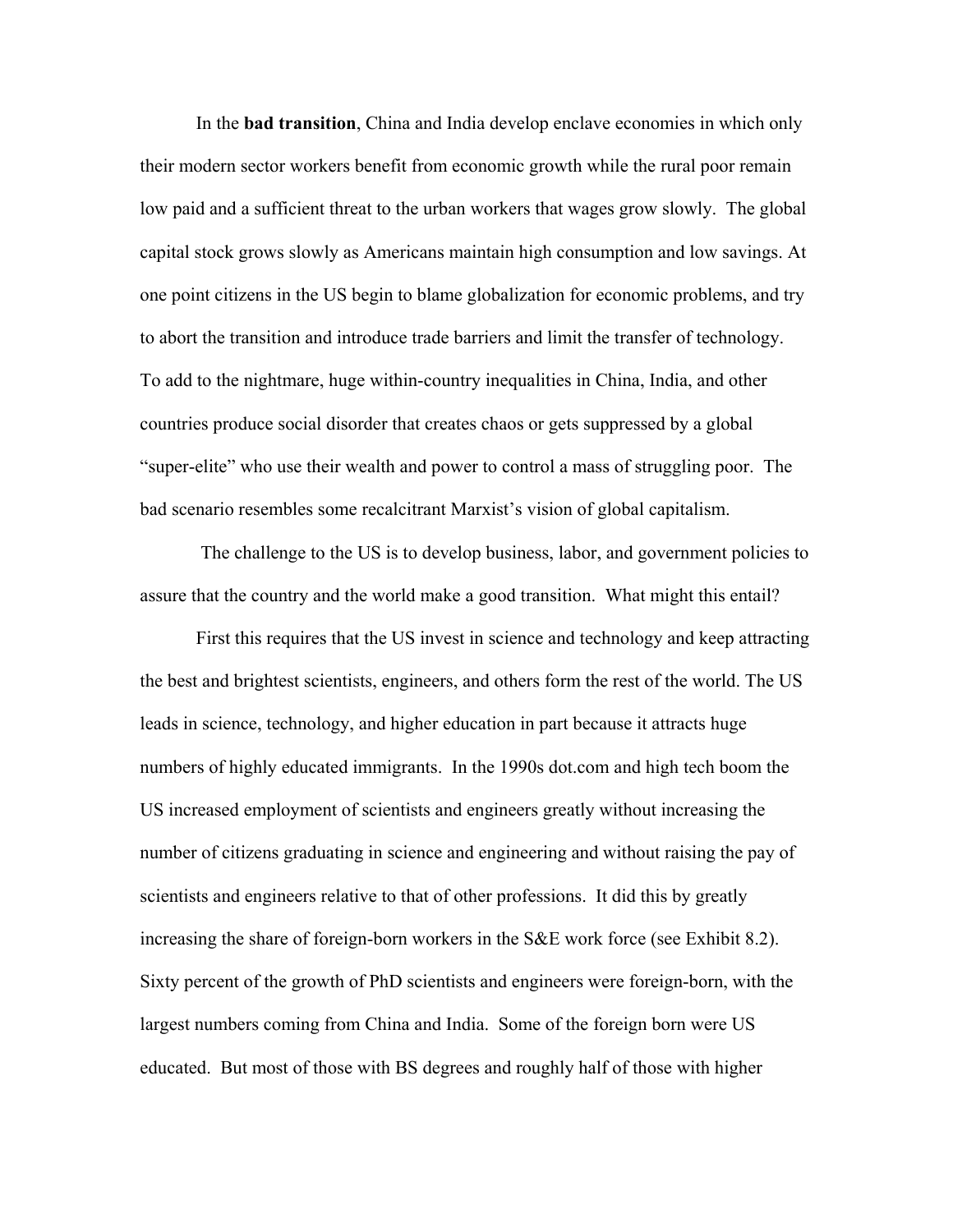degrees graduated overseas and came to fill jobs. The country needs to maintain itself as an attractive open society to keep a large flow of highly educated immigrants.

From the perspective of US university graduates, however, the immigration of large numbers of highly educated workers and global sourcing of jobs to low wage countries threatens economic prospects. It gainsays the notion that skilled Americans need not worry about competition from workers overseas. If you study or work in science and engineering, where knowledge is universal, you should worry. Your job may not go to Bombay or Beijing but you will be competing with persons from those countries and other low wage countries. For the US to maintain its global lead in science and technology it has to encourage American citizens to go on in these fields as well as attracting foreign talent. This requires more spending on basic research and development, allocating a larger share of research grants to young researchers as opposed to senior researchers, and giving more and higher valued scholarships and fellowships. The US needs to educate citizens with skills that differ sufficiently from those being produced in huge numbers overseas and to equip US workers with complementary physical and social overhead capital.

For less skilled and lower paid Americans, there is need to restructure the labor market for their services so they do not fall further behind the rest of the country. Some of the policies that can help them through this period are "tried and true": a strengthening of rights at work that would allow them to gain a share of the profits of firms in nontraded goods markets through trade unions; higher minimum wages; expansion of earned income tax credit; and provision of social services such as health insurance that makes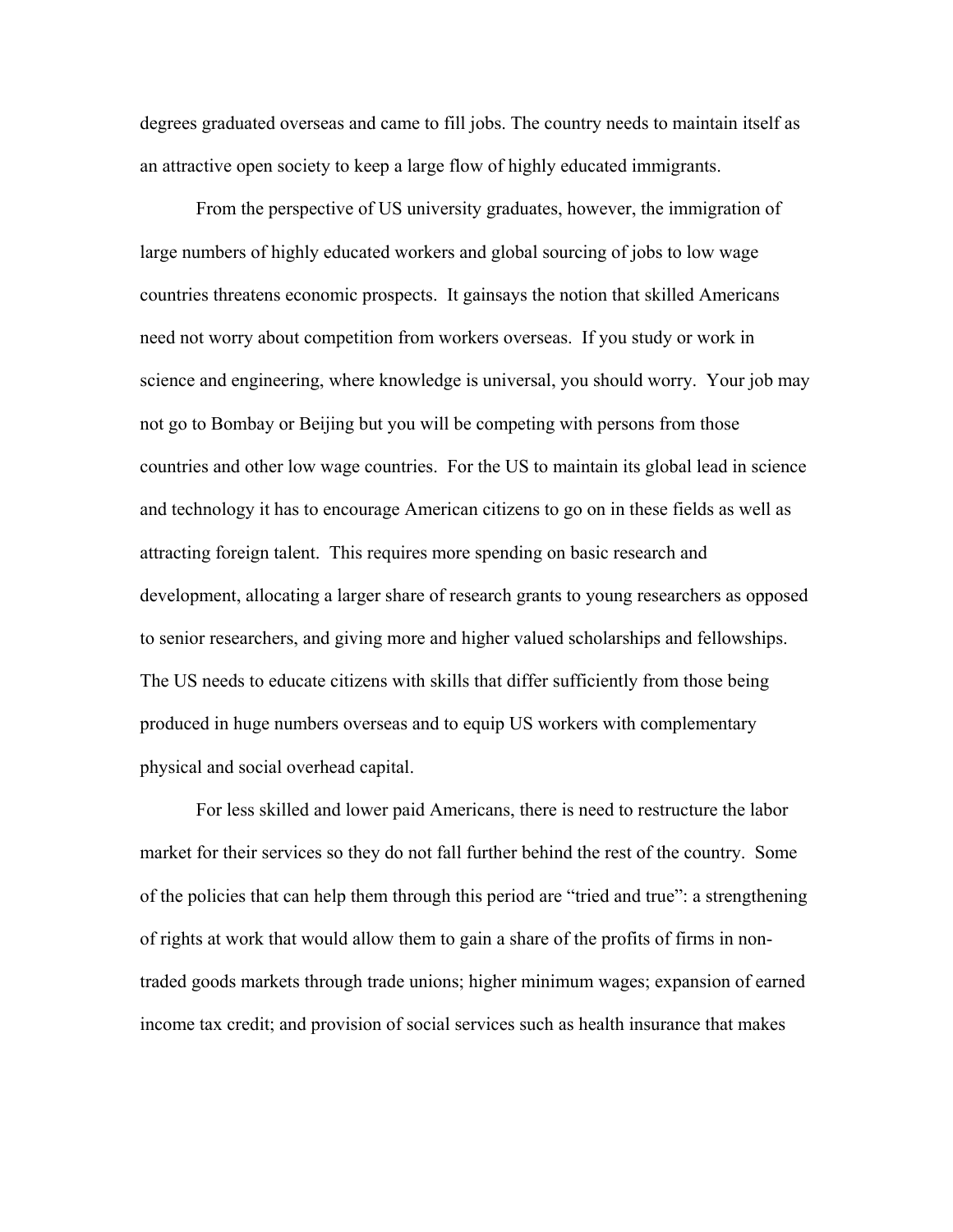them less costly to hire. Given the doubling of the global labor force, these workers will need greater social support in advancing in the economy than in years past.

### **Conclusion**

The world has entered onto a long and epochal transition toward a single global economy and labor market. There is much to welcome in the new economic world but also much to fear. The country needs to develop new creative economic policies to assure that workers fare well during this transition and that the next several decades do not repeat the experience of the past twenty or thirty years in which nearly all of our productivity advance ended up in the pockets of so few.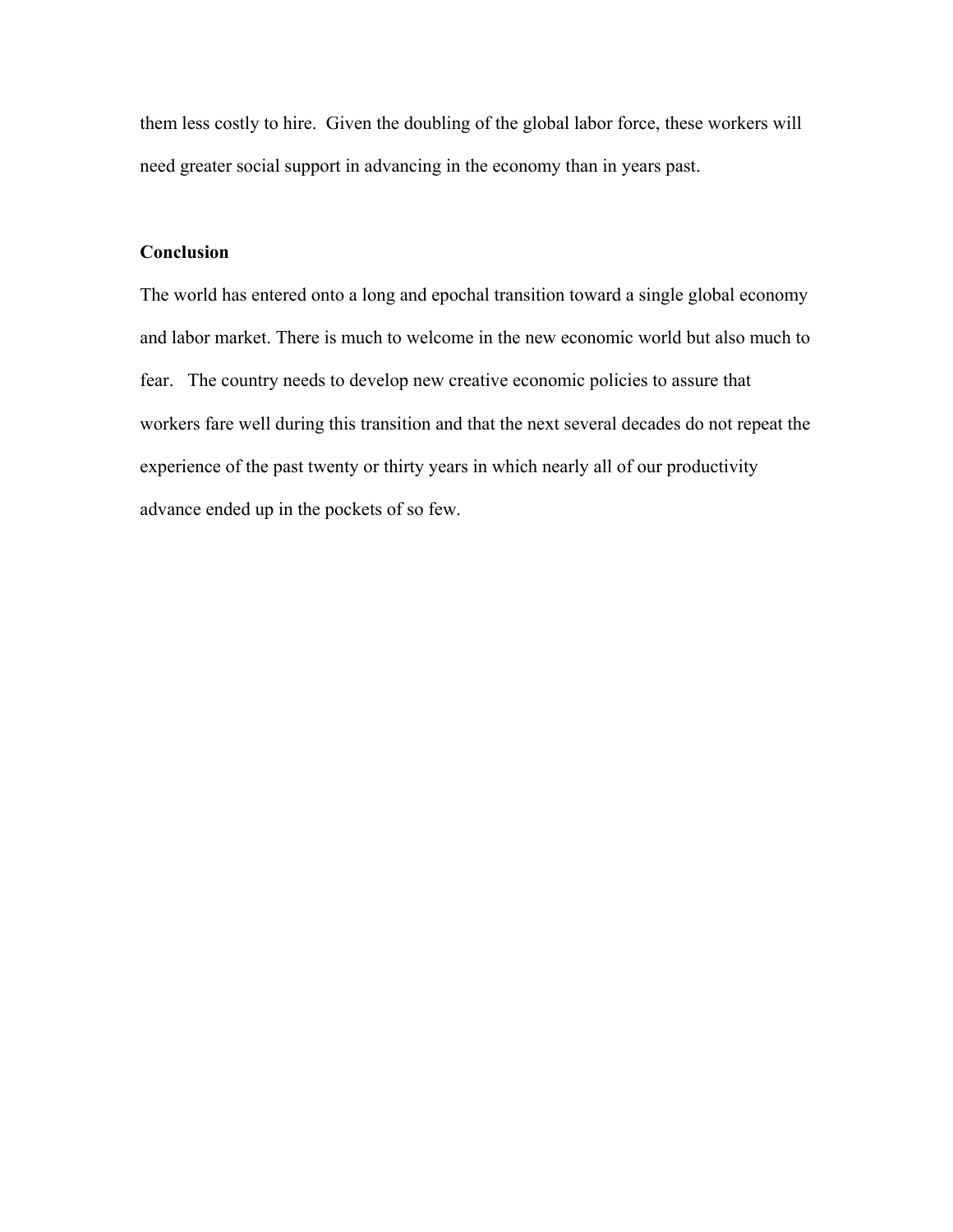**Exhibit 1: Workers in the Global Labor Force and the Global Capital/Labor Ratio, 2000, Before and After China, India, and ex-Soviet bloc join global economy**



*Source: Employment from ILO data, laborsta.ilo.org/ Millions of Economically Active Persons, 2000 Capital-labor ratio, calculated from Penn World Tables as described in Freeman 2005, scaled so before is 1.00*.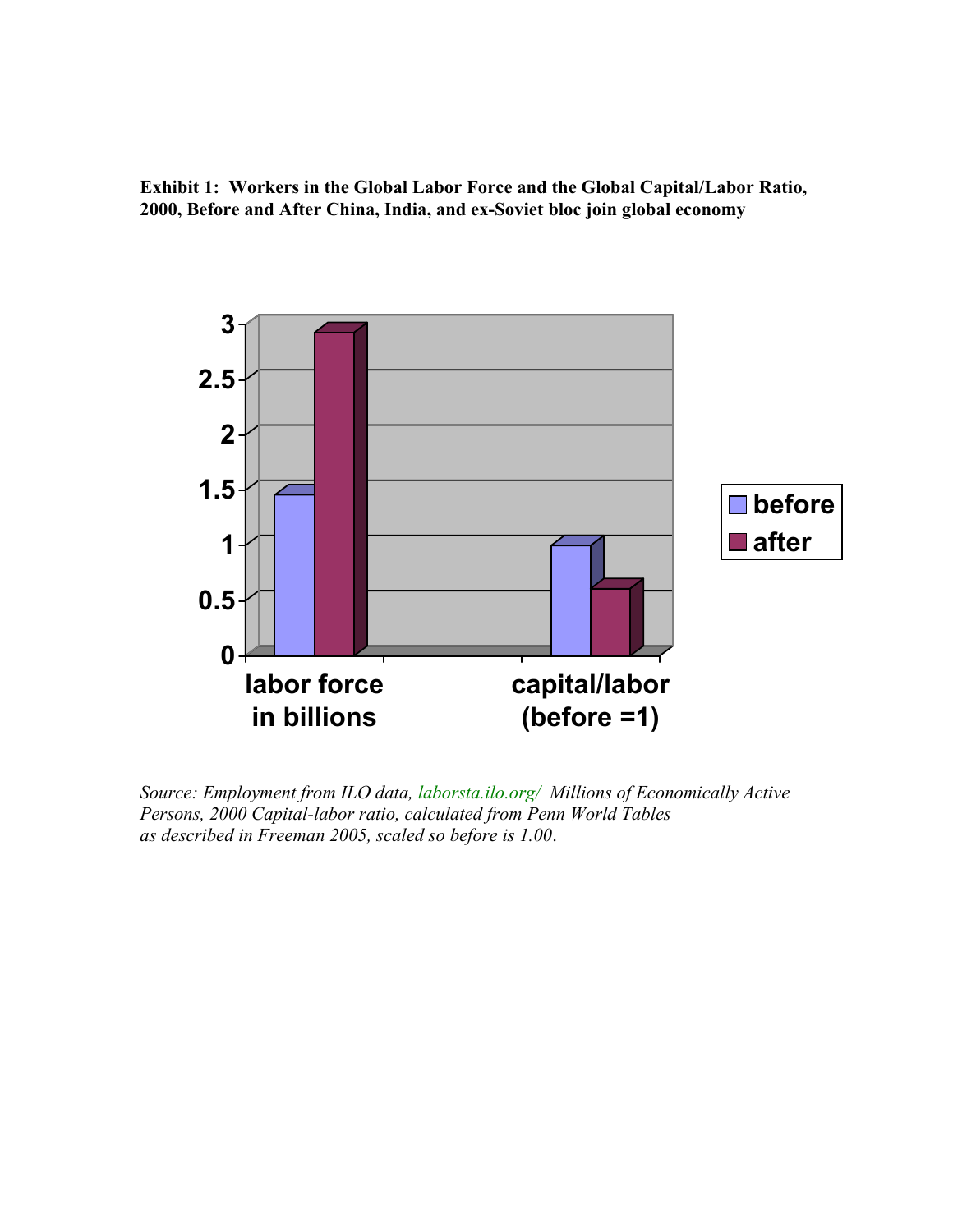## **Exhibit 2: Huge Supplies Outside U.S. Raise Foreign-born shares of Scientists and Engineers**

|                | 1990 | 2000 |
|----------------|------|------|
| Bachelor's     | 11%  | 17%  |
| Master's       | 19%  | 29%  |
| PhD            | 24%  | 38%  |
| PhDs $\leq 45$ | 27%  | 52%  |
| Post-docs      | 51%  | 60%  |

*Source: Freeman, Richard 2006*